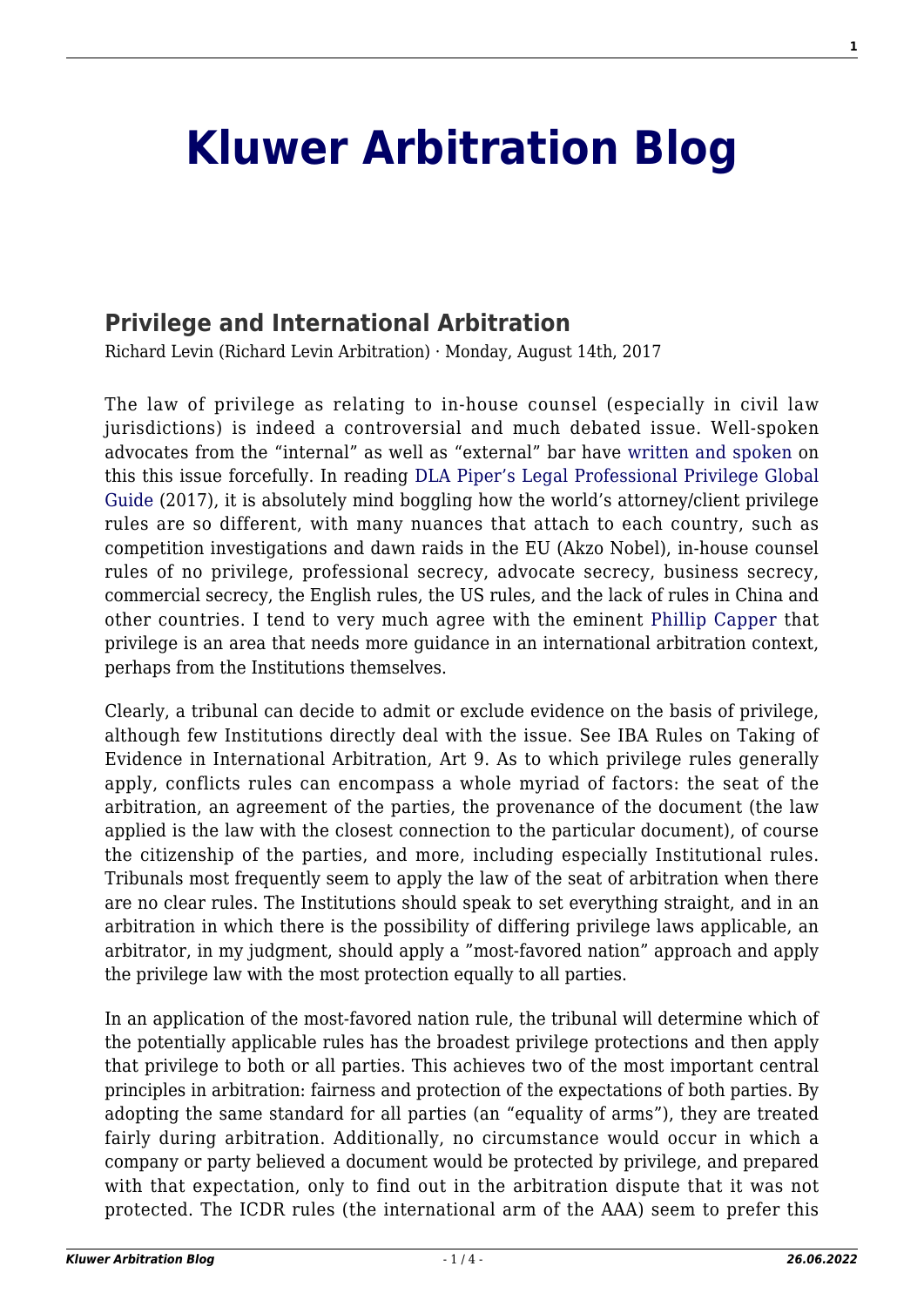approach, with Article 22 indicating that the tribunal should "giv[e] preference to the [privilege] rule that provides the highest level of protection." In addition, the wellcrafted note of the ICDR on the Exchange of Information (Guidelines for Arbitrators) states: "The tribunal should respect applicable rules of privilege or professional ethics and other legal impediments. When the parties, their counsel or their documents would be subject under applicable law to different rules, the tribunal should to the extent possible apply the same rule to both sides, giving preference to the rule that provides the highest level of protection." And always, a civil law party to an arbitration that employs the most favored nation approach could waive the protection afforded by the tribunal and use the material should it be necessary to do so, just as the common law party could.

Then again the words in the ICDR guideline note "to the extent possible" might lead to some head scratching. A most-favored nation approach, perhaps it could be argued, could lead to public policy or ordre publique concerns should the **lack of privilege** be embedded in the public policy of the jurisdiction that does not recognize the privilege. I would submit this is unlikely and on balance should not lead a tribunal to apply anything other than the most favored nation approach. For example, I do not think French policy would be implicated on this ordre publique point on the research I have done, but I have not looked at China and other similar countries with no privilege. Thus, any award could be vulnerable in those countries if there are public policy issues.

I would submit, however, there are likely not to be any such public policy issues in those countries. While privileges generally reflect the public policy of the legal system that created them, see Rachel Reiser, *Applying Privilege in International Arbitration: The Case For a Uniform Rule*, Cardozo J. Conflict Resol., 653, 659 (2012), the primary concern of this policy must be to protect the secrecy of documents thought to be confidential when they are made; that is, applying privilege to documents according to the party's expectation that they receive privilege. The public policy is that State's policy directed to protecting the confidentiality of the document or testimony, which is of greater concern or is a higher public norm than even the determination of the truth in the specific case. While some have suggested that Akzo Nobel indicates that the European Union has a general public policy against in-house counsel's communication being disclosed, the decision is most likely limited to the EU competition proceeding context only.

Thus, I do not think a "least favored nation" approach would be fair or a "most favored nation" approach would trigger any public policy concerns. Fairness in a privilege issue implicates directly the expectations of the parties. A tribunal's decision to apply no privilege to either party (the least favored nation approach) would of necessity be unfair to the party who created a document or evidence with the expectation that it be kept in confidence. Accordingly, it is unlikely that protecting documents that were not initially thought to be protected by privilege would violate any public policy, especially when attempting to treat both parties equally, the hallmark principle of arbitration practice. This is not even addressing the policy of the attorney client privilege itself, that by allowing otherwise privileged documents to be disclosed subsequently in an arbitration may have the effect of parties simply not seeking legal advice in the first place. Finally, ethical issues could emerge as a least-favored nation approach (no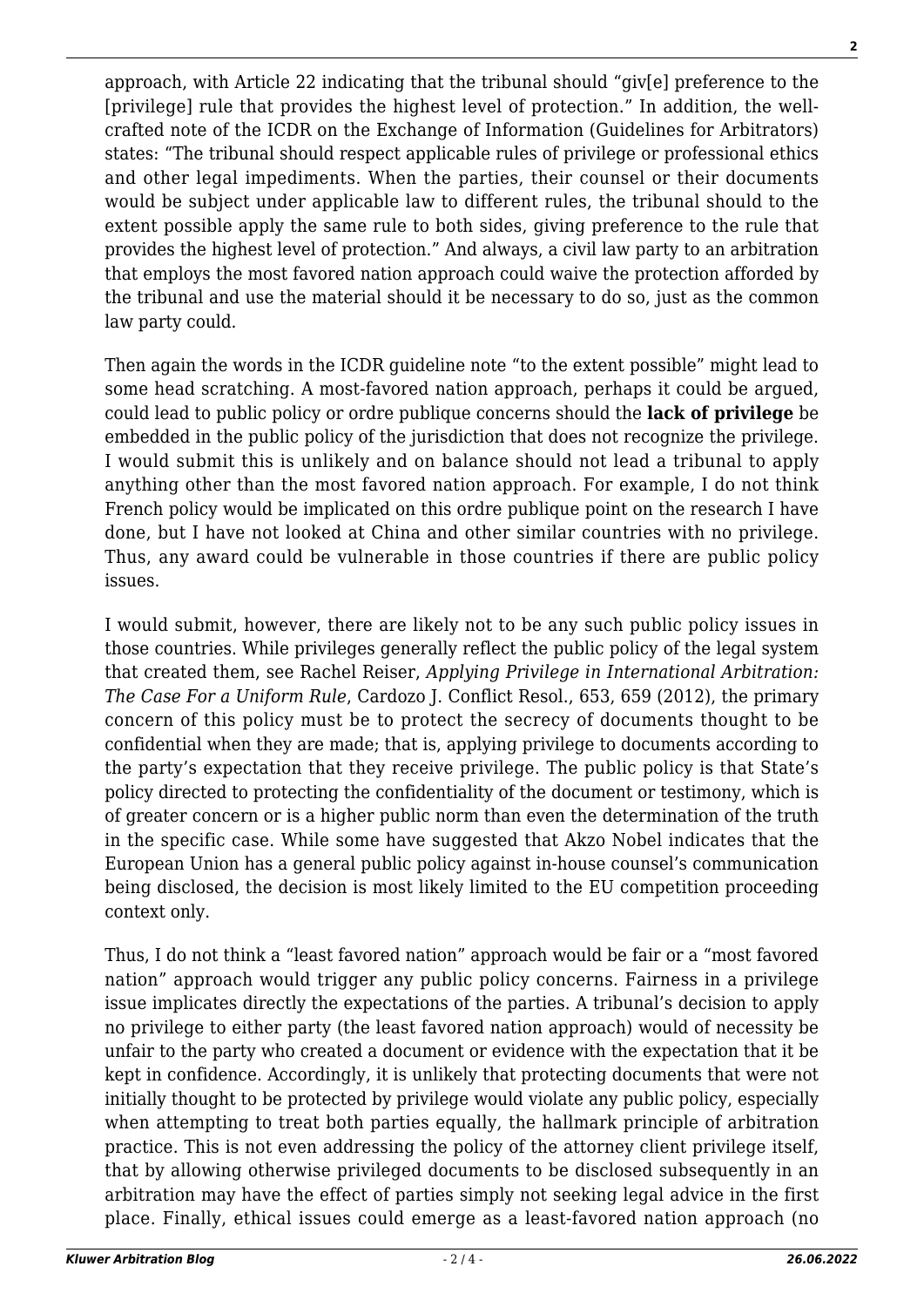privilege for either party) might lead to a situation in which a document which was prepared under the expectation of confidentiality, would in turn not be confidential, and thus create ethical issues in some jurisdictions (counsel being required to disclose otherwise privileged material).

*To further deepen your knowledge on attorney-client privilege in international arbitration, including a summary introduction, important considerations, practical guidance, suggested reading and more, please consult the Wolters Kluwer Practical Insights page, available [here.](https://www.kluwerarbitration.com/practical-content/attorney-client-privilege)*

*To make sure you do not miss out on regular updates from the Kluwer Arbitration Blog, please subscribe [here](http://arbitrationblog.kluwerarbitration.com/newsletter/). To submit a proposal for a blog post, please consult our [Editorial Guidelines.](http://arbitrationblog.kluwerarbitration.com/editorial-guidelines/)*

## **Profile Navigator and Relationship Indicator**

Offers 6,200+ data-driven arbitrator, expert witness and counsel profiles and the ability to explore relationships of 13,500+ arbitration practitioners and experts for potential conflicts of interest.

[Learn how](https://www.wolterskluwer.com/en/solutions/kluwerarbitration/practiceplus?utm_source=arbitrationblog&utm_medium=articleCTA&utm_campaign=article-banner) **[Kluwer Arbitration Practice Plus](https://www.wolterskluwer.com/en/solutions/kluwerarbitration/practiceplus?utm_source=arbitrationblog&utm_medium=articleCTA&utm_campaign=article-banner)** [can support you.](https://www.wolterskluwer.com/en/solutions/kluwerarbitration/practiceplus?utm_source=arbitrationblog&utm_medium=articleCTA&utm_campaign=article-banner)



This entry was posted on Monday, August 14th, 2017 at 8:52 am and is filed under

**3**